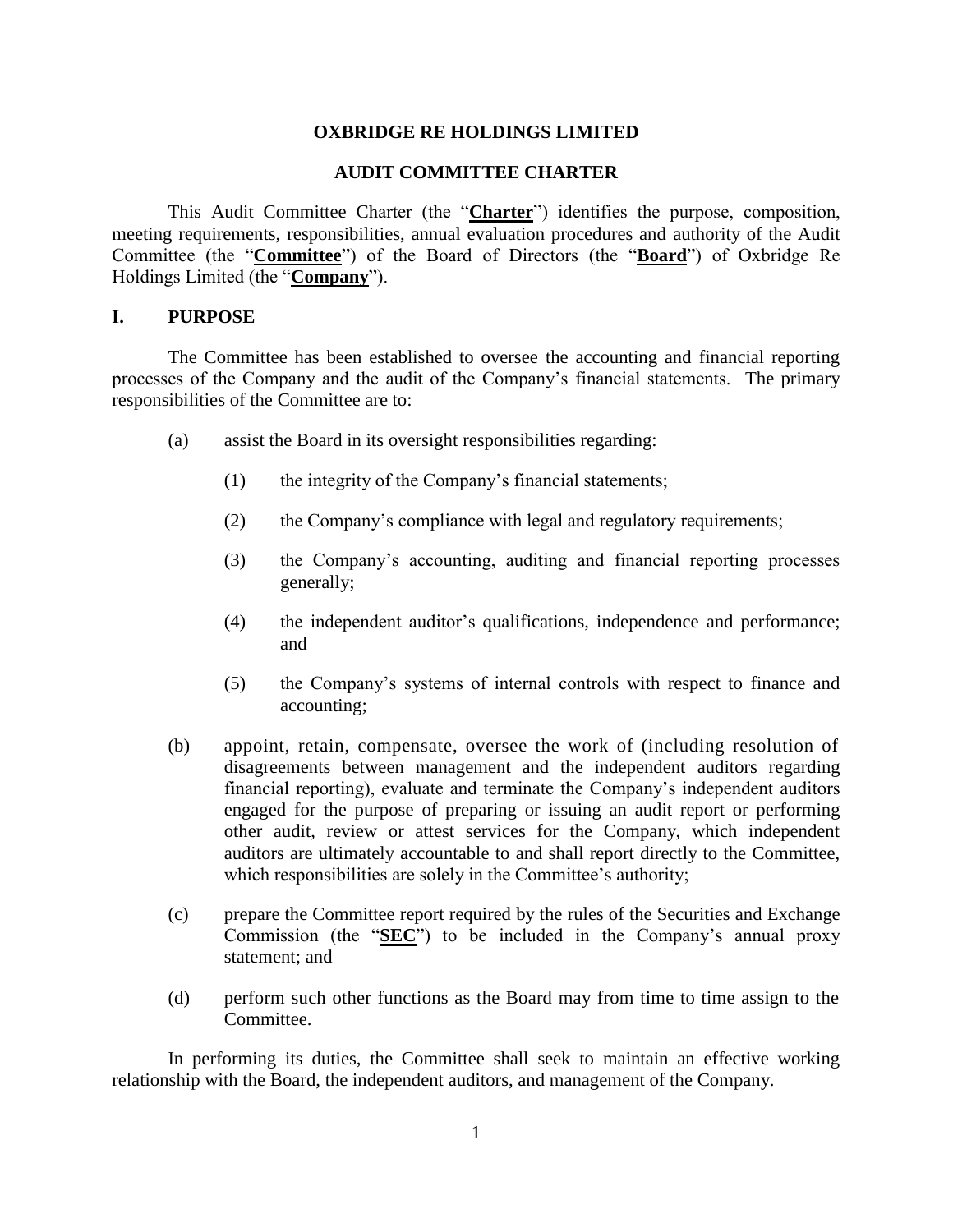# **II. COMPOSITION**

The Committee shall be comprised of at least three members (including a Chairperson), each of whom shall meet the independence requirements set forth in the rules and regulations of The Nasdaq Stock Market (the "**Nasdaq Rules**") and Rule 10A-3(b)(1) under the Securities Exchange Act of 1934, as amended (the "**Exchange Act**"). No member of the Committee shall have participated in the preparation of the financial statements of the Company or any current subsidiary of the Company at any time during the past three years. In addition, no member of the Committee may be an affiliated person of the Company or any of its subsidiaries.

All members of the Committee shall have a working familiarity with basic finance and accounting practices and shall be able to read and understand fundamental financial statements, including balance sheets, income statements and statements of cash flow, and at least one member of the Committee shall be an "audit committee financial expert" as defined in the rules and regulations promulgated by the SEC. The Chairperson of the Committee shall maintain regular communication with the chief executive officer, the chief financial officer or financial controller (as applicable) and the lead partner of the independent auditors.

The members of the Committee and the Chairperson shall be appointed not less frequently than annually by the Board and shall serve at the pleasure of the Board. A Committee member (including the Chairperson) may be removed at any time, with or without cause, by the Board. The Board may designate one or more independent directors as alternate members of the Committee, who may replace any absent or disqualified member or members at any meetings of the Committee.

Except for Board and Board committee fees, a member of the Committee shall not be permitted to accept, directly or indirectly, any consulting, advisory, or other compensatory fee from the Company or any of its subsidiaries. Members of the Committee may receive their Board and Board committee fees in cash, Company stock or options or other in-kind consideration as determined by the Board or the Company's compensation committee, in addition to all other benefits that other directors of the Company generally receive for their service on the Board.

Notwithstanding the foregoing, one director who: (a) is not an "independent director" as defined in the Nasdaq Rules; (b) meets the criteria set forth in Section 10A(m)(3) under the Exchange Act and the rules thereunder; and (c) is not currently an officer covered by Rule 16a-1(f) under the Exchange Act (an "**Executive Officer**"), an employee or an immediate family member of an Executive Officer, may be appointed to the Committee, if the Board, under exceptional and limited circumstances, determines that membership on the Committee by the individual is required by the best interests of the Company and its shareholders. If the Company relies on this exception, it must comply with the disclosure requirements set forth in Item 407(d)(2) of Regulation S-K. A member appointed under this exception may not serve longer than two years and may not chair the Committee.

If a member of the Committee ceases to be independent for reasons outside the member's reasonable control, his or her membership on the Committee may continue until the earlier of the Company's next annual meeting of shareholders or one year from the occurrence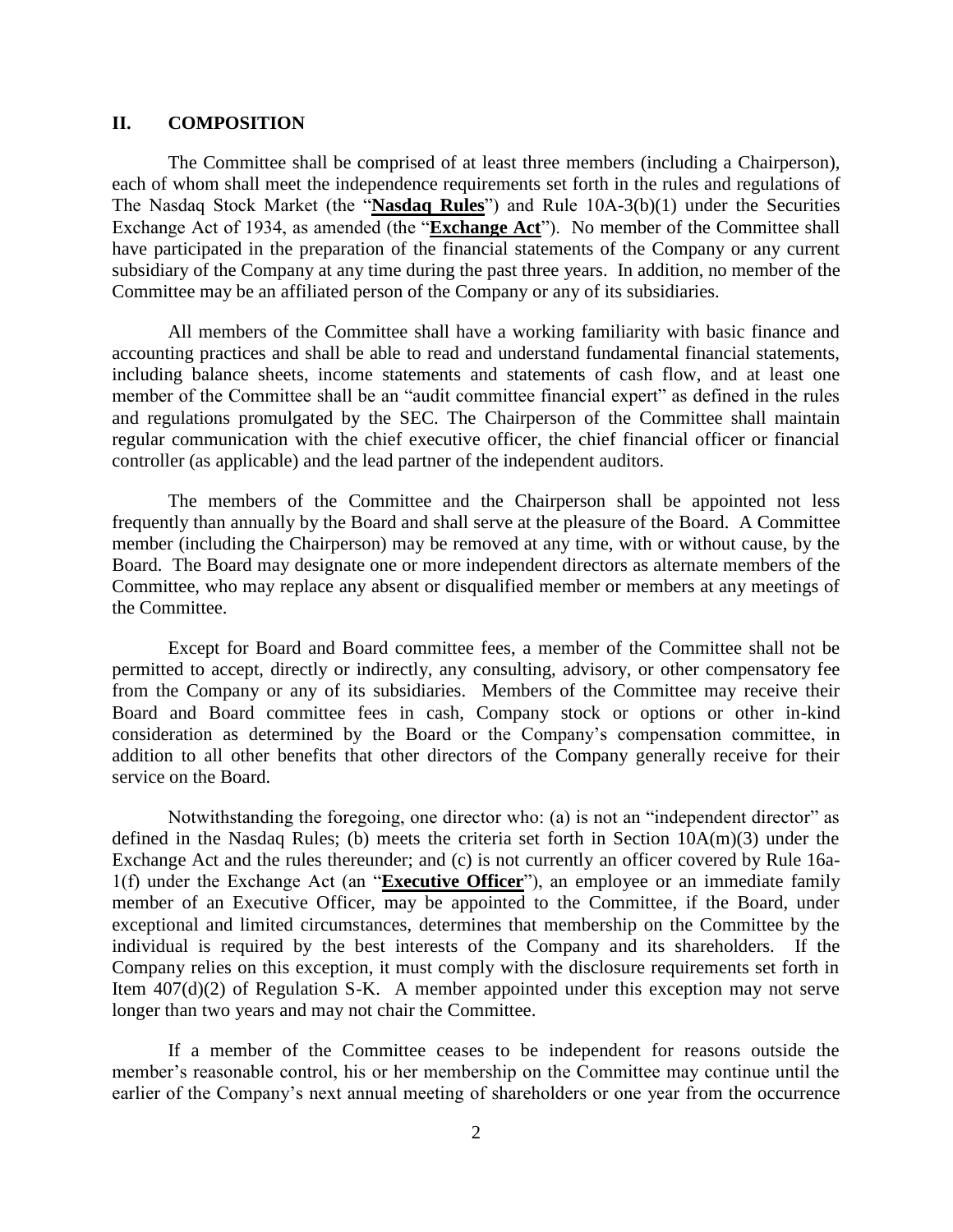of the event that caused the failure to qualify as independent. In addition, if the Company fails to comply with the audit committee composition requirements under the Nasdaq Rules due to a single vacancy on the Committee, and the Company is not already relying on the cure period described above for another member of the Committee, the Company will have until the earlier of the next annual meeting of shareholders or one year from the occurrence of the event that caused the failure to comply; provided, however, that if the annual meeting of shareholders occurs no later than 180 days following the event that caused such vacancy, the Company will instead have 180 days from such event to regain compliance with such requirements. If the Company intends to rely on either of these cure periods, the Company shall provide notice to The Nasdaq Stock Market immediately upon learning of the event or circumstance that caused the non-compliance.

## **III. MEETING REQUIREMENTS**

The Committee shall meet as often as necessary, but no less than four times each year, to enable it to fulfill its responsibilities. The Committee shall meet at the call of its Chairperson, preferably in conjunction with regular Board meetings. The Committee may meet by telephone conference call or by any other means permitted by law or the Company's Memorandum and Articles of Association, as amended from time to time (the "**Articles**"). A majority of the members of the Committee shall constitute a quorum. The Committee shall act on the affirmative vote of a majority of the members present at a meeting at which a quorum is present. Subject to the Articles, the Committee may act by unanimous written consent of all of its members in lieu of a meeting. The Committee shall determine its own rules and procedures, including with respect to the designation of a chairperson pro tempore, in the absence of the Chairperson, and the designation of a secretary. The secretary need not be a member of the Committee and shall attend Committee meetings and prepare minutes. The Committee shall keep written minutes of its meetings, which shall be recorded or filed with the books and records of the Company. Any member of the Board shall be provided with copies of the Committee minutes if requested.

The Committee may ask members of management, employees, outside counsel, the independent auditors, or others whose advice and counsel are relevant to the issues then being considered by the Committee, to attend any meetings and to provide such pertinent information as the Committee may request.

The Chairperson of the Committee shall be responsible for the leadership of the Committee, including preparing the agenda, presiding over Committee meetings, making Committee assignments and reporting the Committee's actions to the Board from time to time (but at least once each year) as requested by the Board.

As part of its responsibility to foster free and open communication, the Committee should meet periodically with management, and the independent auditors in separate executive sessions to discuss any matters that the Committee or any of these groups believe should be discussed privately. In addition, the Committee or at least its Chairperson should meet with the independent auditors, and management on a regular basis, or at least quarterly, to review the Company's operations and the financial statements prior to their public release. The Committee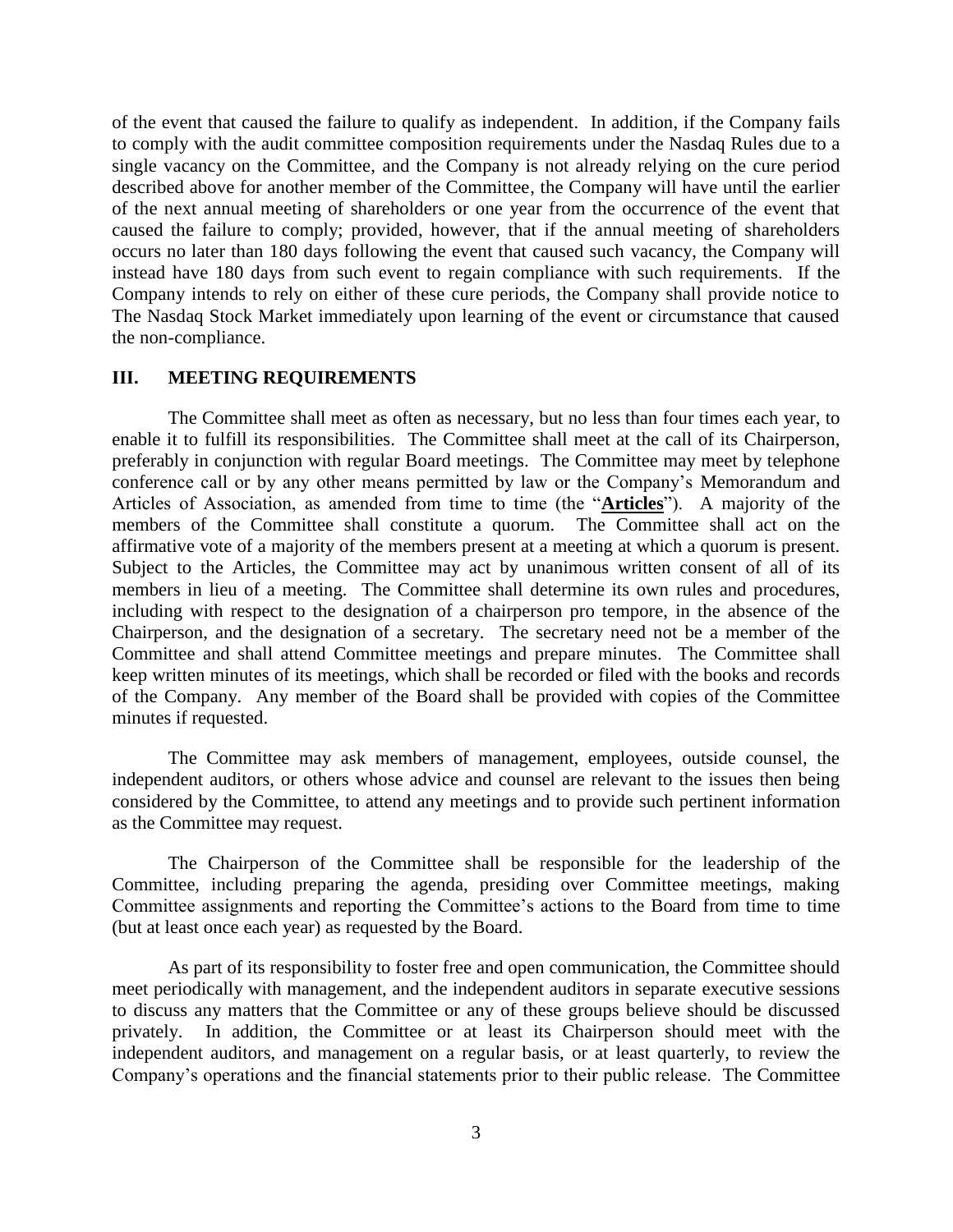may also meet from time to time with the Company's investment bankers, investor relations professionals and financial analysts who follow the Company.

# **IV. COMMITTEE RESPONSIBILITIES**

In carrying out its responsibilities, the Committee's policies and procedures should remain flexible to enable the Committee to react to changes in circumstances and conditions so that it can fulfill its oversight responsibilities. In addition to such other duties as the Board may from time to time assign to the Committee, the Committee shall be responsible for:

# (a) Oversight of Financial Reporting Processes

- (1) In consultation with the independent auditors and management, reviewing the integrity of the Company's financial reporting processes, both internal and external;
- (2) Discussing and considering the independent auditors' judgments about the quality and appropriateness of the Company's accounting principles as applied in its financial reporting;
- (3) Considering alternative accounting principles and estimates;
- (4) Reviewing and discussing the reports required to be delivered by the Company's independent auditors pursuant to Section 10A(k) of the Exchange Act regarding:
	- all critical accounting policies and practices to be used,
	- all alternative treatments of financial information within generally accepted accounting principles ("**GAAP**") that have been discussed with management, ramifications of the use of such alternative disclosures and treatments, and the treatment preferred by the independent auditors, and
	- other material written communications between the independent auditors and management, such as any management letter or schedule of unadjusted differences;
- (5) Annually reviewing with management, and separately with the independent auditors, major issues regarding the Company's auditing and accounting principles and practices and the presentation of financial statements, including the adequacy of internal controls and special audit processes adopted in light of any identified material internal control deficiencies, the adequacy of disclosures about changes in internal control over financial reporting and any audit problems or difficulties;
- (6) Reviewing and discussing with management and the independent auditors management's report on internal control over financial reporting and, if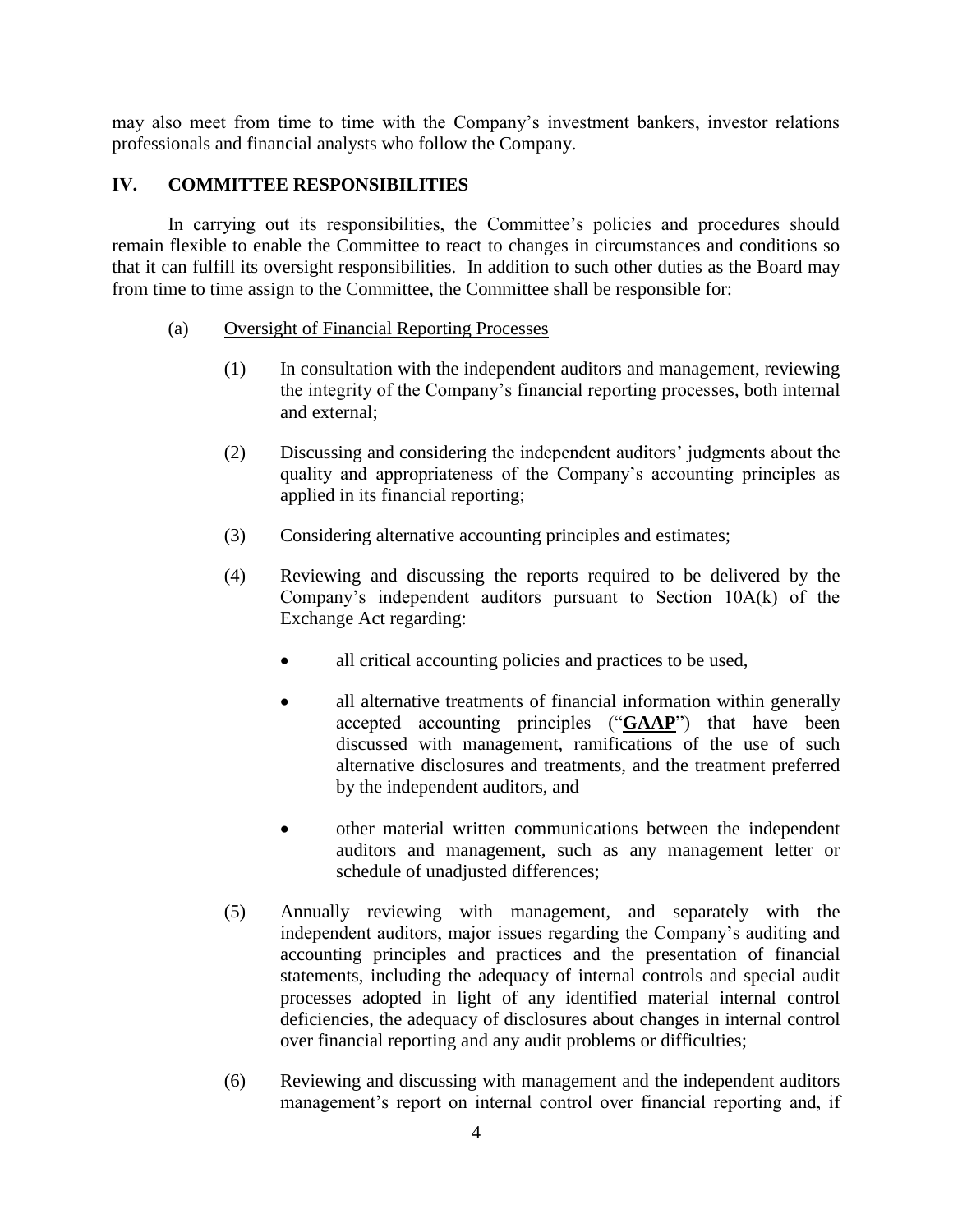required by SEC rules promulgated under the Exchange Act, the independent auditors' attestation regarding internal control over financial reporting prior to the filing of the Company's Form 10-K;

- (7) Reviewing all analyses prepared by management and the independent auditors of significant financial reporting issues and judgments made in connection with the preparation of the Company's financial statements, including any analysis of the effect of alternative GAAP methods on the Company's financial statements, any significant changes in the Company's selection or application of accounting principles, the judgments of management and the independent auditors as to the quality and appropriateness of the Company's accounting principles as applied in its financial reporting and a description of any transactions as to which management obtained Statement on Auditing Standards No. 50 letters;
- (8) Reviewing with management and the Company's independent auditors the effect of regulatory and accounting initiatives, as well as off-balance sheet structures, on the Company's financial statements;
- (9) Discussing with management and legal counsel the status of pending litigation, taxation matters, compliance policies and other areas of oversight applicable to the legal and compliance area as may be appropriate or that may have a material impact on the Company's financial statements or compliance policies;
- (10) Meeting at least annually with the Company's chief financial officer or financial controller (as applicable) and the independent auditors, as applicable, in separate executive sessions;
- (11) Reviewing with the independent auditors and management the extent to which changes or improvements in financial or accounting practices have been implemented. This review should be conducted at an appropriate time subsequent to the implementation of changes or improvements, as determined by the Committee;
- (12) Meeting separately with management to discuss accounting and auditing related issues;
- (13) Preparing regular reports to the Board on all matters within the scope of the Committee's functions and making such recommendations to the Board as the Committee deems appropriate;
- (14) Discussing with the independent auditors the matters required to be discussed by Statement on Auditing Standards No. 61, as amended or superseded, relating to the conduct of the audit, including any difficulties encountered in the course of the audit work, any restrictions on the scope of activities or access to requested information, and any significant disagreements with management; and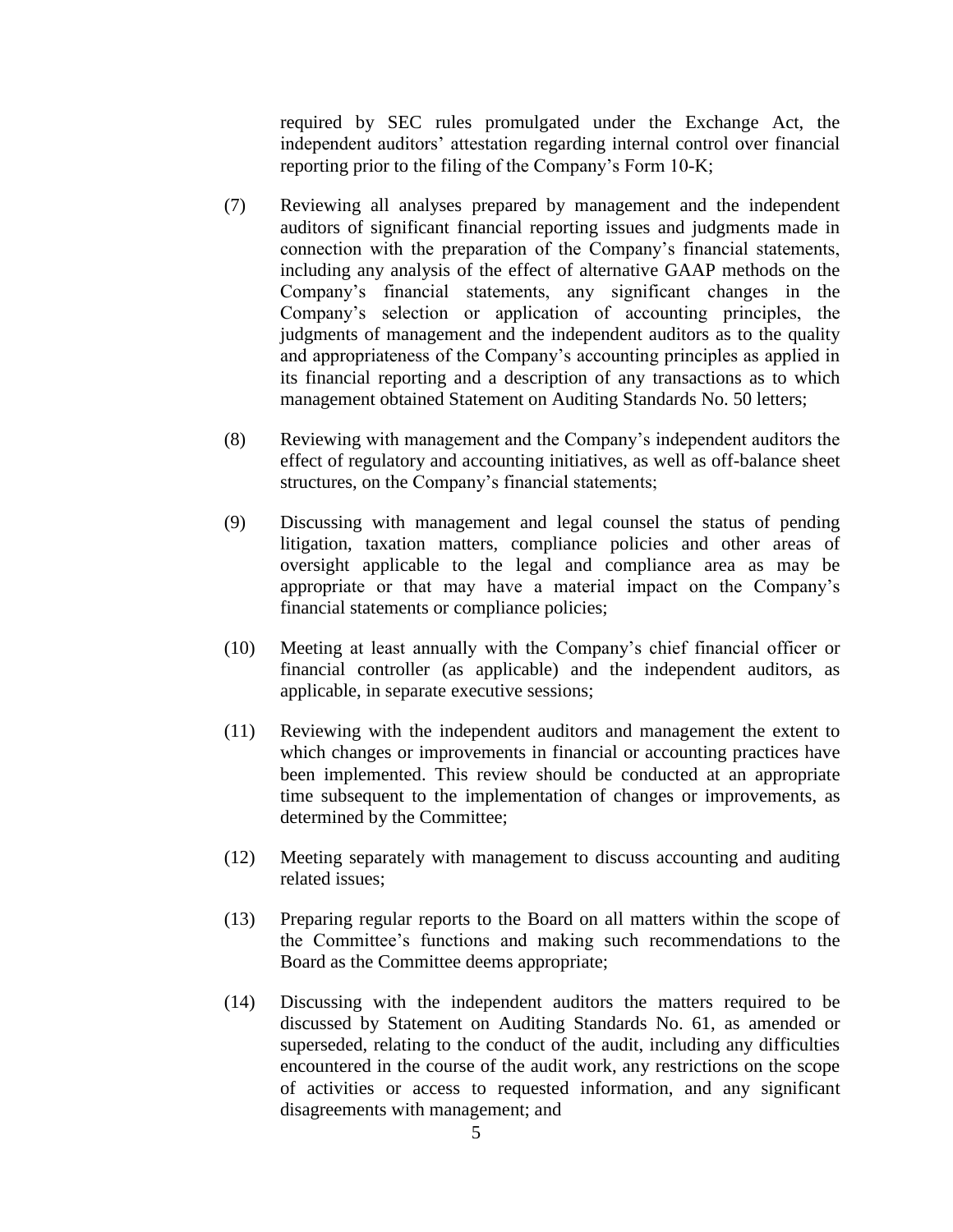- (15) Following completion of the annual external audit, reviewing separately with management and the independent auditors any significant difficulties encountered during the course of the audit, including any restrictions on the scope of work or access to required information.
- (b) Review of Documents and Reports
	- (1) Reviewing and discussing with management and the independent auditors the Company's annual audited financial statements and quarterly financial statements prior to the filing of the Company's Form 10-Ks and Form 10-Qs, including disclosures made in the section entitled "Management's Discussion and Analysis of Financial Condition and Results of Operations", and any reports or other financial information submitted to any governmental body, or the public, including any certification, report, opinion or review rendered by the independent auditors, considering, as appropriate, whether the information contained in these documents is consistent with the information contained in the financial statements and whether the independent auditors and legal counsel are satisfied with the disclosure and content of such documents. These discussions shall include consideration of the quality of the Company's accounting principles as applied in its financial reporting, including review of audit adjustments (whether or not recorded) and any such other inquires as may be appropriate;
	- (2) Recommending to the Board (if appropriate) that the audited financial statements be included in the Company's Form 10-K;
	- (3) Providing or approving a Committee report for inclusion in the Company's proxy statement for its annual meeting of shareholders, in accordance with applicable SEC rules and regulations;
	- (4) Reviewing and discussing with management earnings press releases, as well as financial information and earnings guidance, if any, provided to analysts and rating agencies. The Committee need not discuss in advance each earnings release or each instance in which earnings guidance may be provided but should generally discuss the types of information to be disclosed and the type of presentation to be made in any earnings release or guidance;
	- (5) Reviewing reports from management and the Company's independent auditors on the Company's compliance with the Company's policies, applicable law, and applicable regulations relating to insider and related party transactions;
	- (6) Submitting the minutes of all meetings of the Committee to, or discussing the matters discussed at each Committee meeting with, the Board; and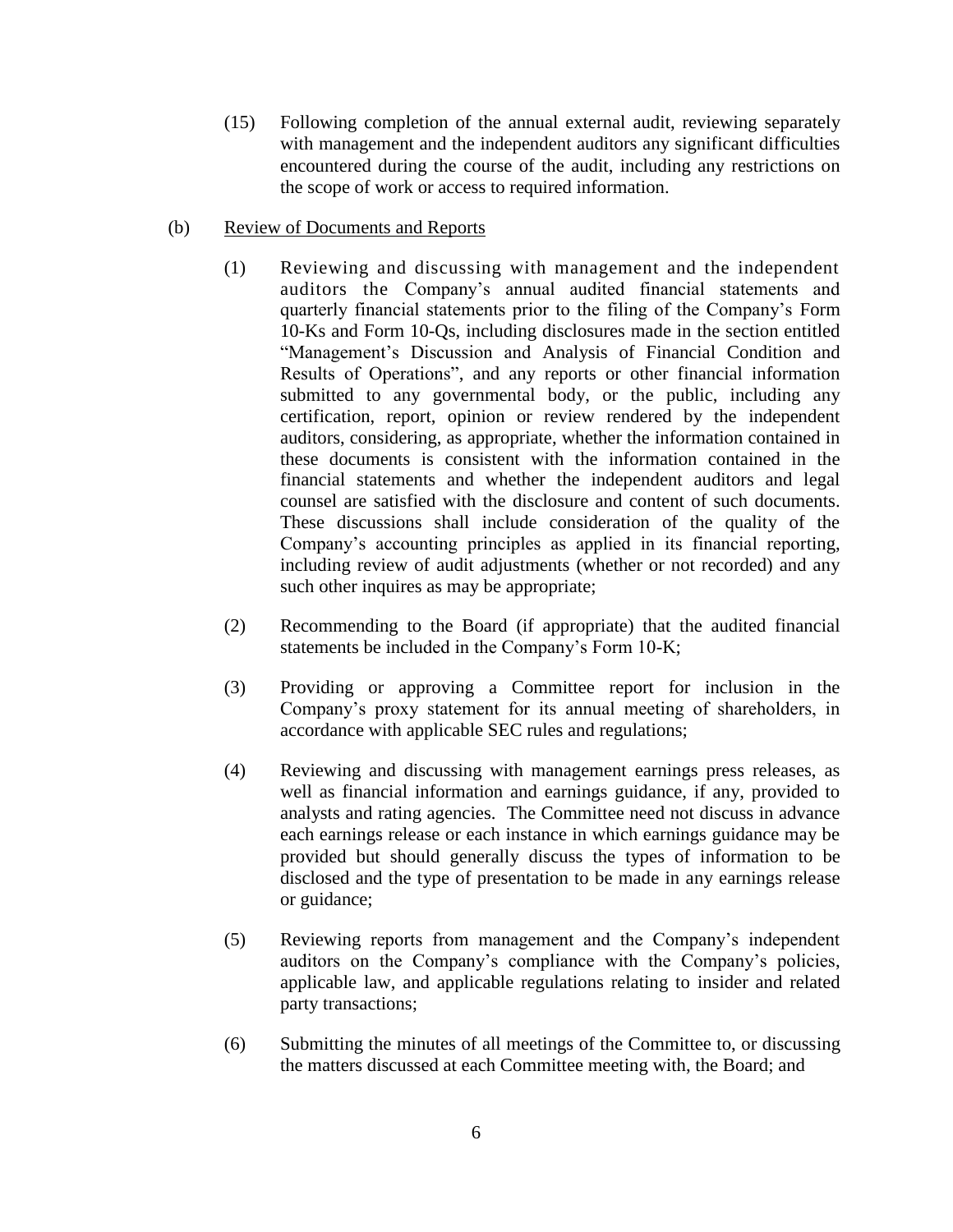- (7) Reviewing any restatements of financial statements that have occurred or were recommended.
- (c) Independent Auditor Matters
	- (1) Interviewing and retaining the Company's independent auditors, considering the accounting firm's qualifications, independence and effectiveness and approving the engagement fees and other compensation to be paid to the independent auditors for which the Company shall provide sufficient funding;
	- (2) Meeting with the Company's independent auditors and the Company's financial management to review and approve the scope of the proposed external audit for the current year including the general planning and staffing of the audit;
	- (3) Pre-approving all auditing services, internal control-related services and permitted non-audit services (including the fees and terms thereof) to be performed for the Company by the independent auditors, subject to such exceptions for non-audit services as permitted by applicable laws and regulations. The Committee may, when it deems appropriate, form and delegate this authority to a subcommittee consisting of one or more Committee members, including the authority to grant preapprovals of audit and permitted non-audit services, provided that decisions of such subcommittee to grant preapprovals shall be presented to the full Committee at its next meeting;
	- (4) On an annual basis, evaluating the independent auditors' qualifications, performance and independence. To assist in this undertaking, the Committee shall require the independent auditors to submit a report (which report shall be reviewed by the Committee) describing (A) the independent auditors' internal quality-control procedures, (B) any material issues raised by the most recent internal quality-control review, or peer review, of the independent auditor or by any inquiry or investigation by governmental or professional authorities (within the preceding five years) respecting one or more independent audits carried out by the independent auditors, and any steps taken to deal with any such issues, (C) all relationships between the independent auditors and the Company and (D) all relationships the independent auditors have with relevant third parties to determine the impact, if any of such relationships on the independence and objectivity of the independent auditors. In making its determination, the Committee shall consider not only auditing and other traditional accounting functions performed by the independent auditors, but also consulting, legal, information technology and other professional services rendered by the independent auditors and their affiliates;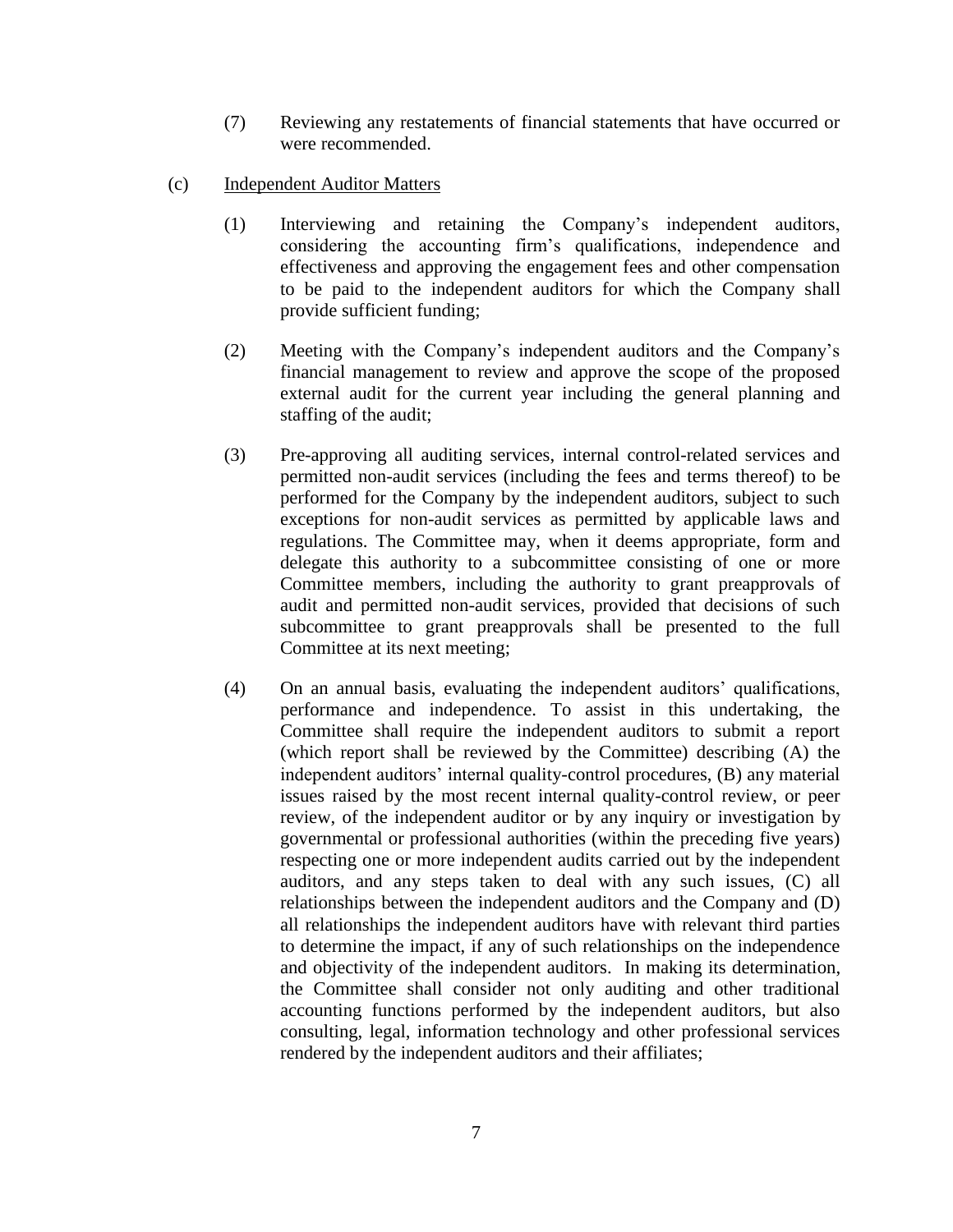- (5) Obtaining and reviewing, at least annually, a formal written statement from the independent auditors delineating all relationships between the independent auditors and the Company. It is the responsibility of the Committee to actively engage in a dialogue with the independent auditors with respect to any disclosed relationships or services that may impact the objectivity and the independence of the auditors and for taking, or recommending that the full Board take, appropriate action to oversee the independence of the outside auditor;
- (6) Obtaining and reviewing the written disclosures and the letter from the independent auditors required by applicable requirements of the Public Company Accounting Oversight Board regarding the independent auditors' communications with the Committee concerning independence, and discussing with the independent auditors their independence;
- (7) Reviewing and evaluating the lead partner of the independent auditor's audit team for the Company;
- (8) Reviewing, on an annual basis, the experience and qualifications of the senior members of the independent audit team;
- (9) Discussing the knowledge and experience of the independent auditors and the senior members of the independent audit team with respect to the Company's industry;
- (10) Ensuring the regular rotation of the lead audit partner and concurring review partner as required by law and considering whether there should be a periodic rotation of the Company's independent auditors;
- (11) Reviewing the performance of the independent auditors and terminating the independent auditors if and when circumstances warrant;
- (12) Reviewing with the Company's independent auditors any problems or difficulties the auditors may have encountered and any "management" or "internal control" letter provided by the independent auditors and the Company's response to that letter. Such review should include:
	- any difficulties encountered in the course of the audit work, including any restrictions on the scope of activities or access to required information and any disagreements with management; and
	- any accounting adjustments that were proposed by the independent auditors that were not agreed to by the Company;
- (13) Communicating with the Company's independent auditors regarding (A) alternative treatments of financial information within the parameters of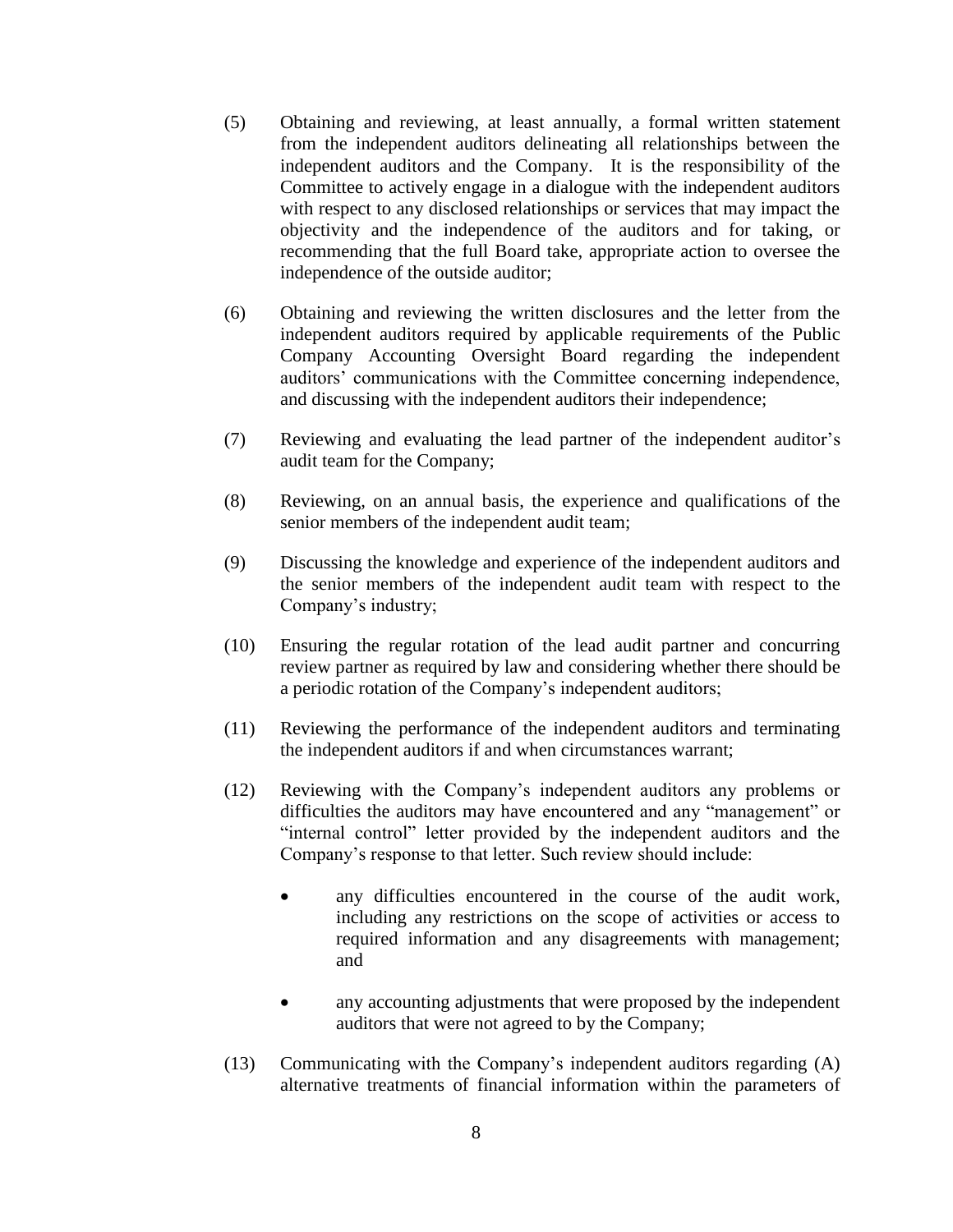GAAP and (B) critical accounting policies and practices to be used in preparing the audit report;

- (14) Periodically consulting with the Company's independent auditors, without the presence of management, about internal controls and the fullness and accuracy of the Company's financial statements;
- (15) Overseeing the relationship with the Company's independent auditors by discussing with them the nature and rigor of the audit process, receiving and reviewing audit reports and ensuring that the independent auditors have full access to the Committee (and the Board) to report on any and all appropriate matters;
- (16) Resolving any disagreement between management and the independent auditors; and
- (17) Discussing with the independent auditors material issues on which the national office of the independent auditors was consulted by the Company's audit team.

## (d) Internal Audit Control Matters

(1) Reviewing and approving the engagement of any internal audit service providers considering their qualifications and effectiveness, and approving the scope of their proposed services and the fees and other compensation to be paid to such providers therefor.

# (e) Oversight of Compliance

- (1) Establishing regular and separate systems of reporting to the Committee by each of management and the independent auditors regarding any significant judgments made in management's preparation of the financial statements and the view of each as to the appropriateness of such judgments;
- (2) Establishing, implementing, and maintaining procedures for the receipt, retention and treatment of complaints received by the Company regarding accounting, internal accounting controls or auditing matters, as well as for the confidential, anonymous submissions by employees of concerns regarding questionable accounting or auditing matters;
- (3) Reviewing with management and the Company's independent auditors any correspondence with regulators or government agencies and any employee complaints or published reports that raise material issues regarding the Company's financial statements or accounting policies;
- (4) Reviewing and approving all related-party transactions, including those transactions required to be disclosed under Regulation S-K;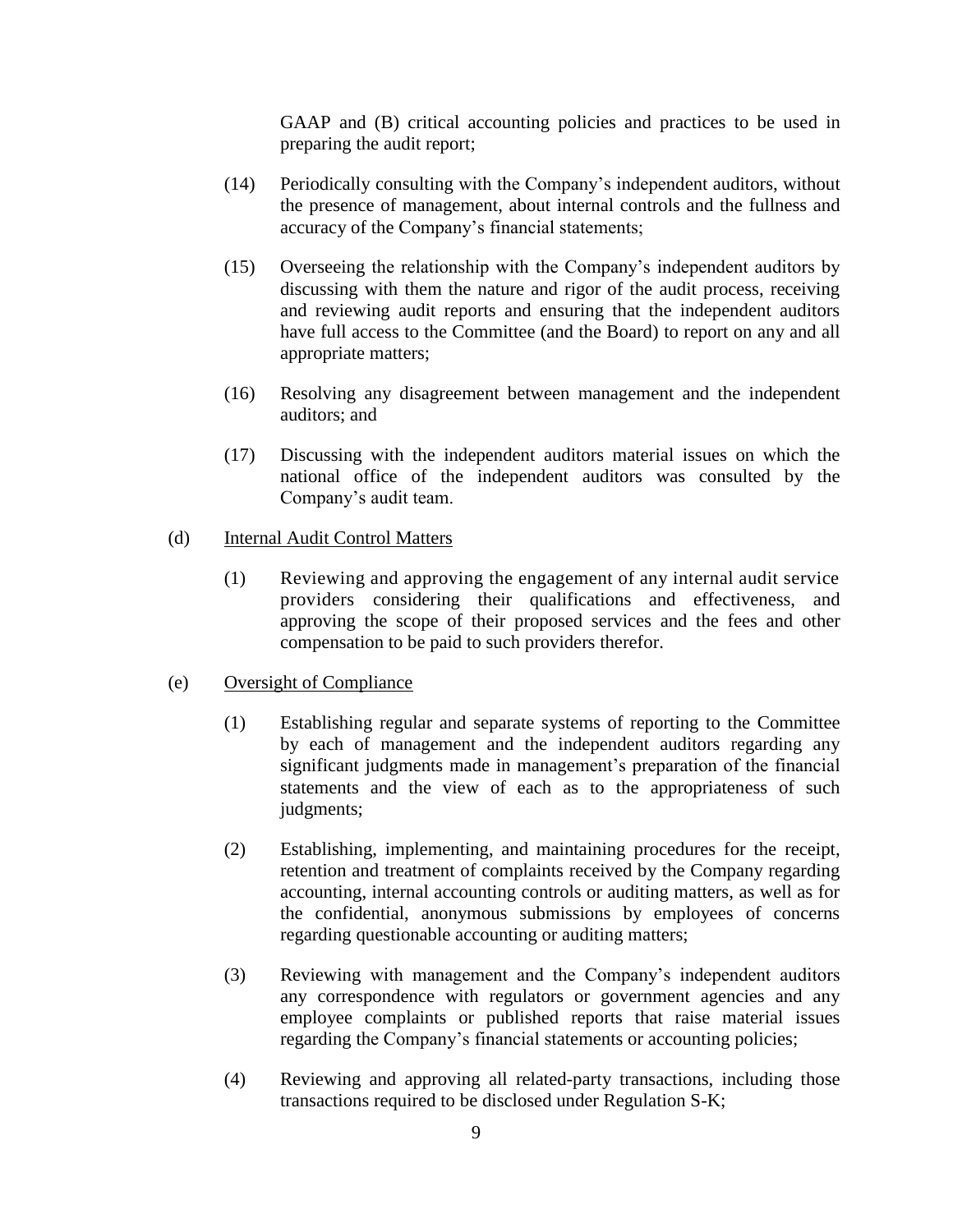- (5) Reviewing the policies and procedures that the Company has implemented regarding compliance with all applicable national, federal, state, and local laws and regulations and the Company's Code of Business Conduct and Ethics and monitoring the effectiveness of those policies and procedures, and recommending any appropriate changes to such policies and procedures to the Board;
- (6) Reviewing and approving any requested waivers by officers and directors of the Company's Code of Business Conduct and Ethics and recommending to the Board whether a particular waiver should be granted;
- (7) Reviewing and assessing the adequacy of the Company's policies and procedures relating to related party transactions and recommending any appropriate changes to the Board;
- (8) Periodically discussing with the chief executive officer and chief financial officer (or financial controller, as appropriate) and reviewing disclosures made by the chief executive officer and chief financial officer (or financial controller, as appropriate) to the Committee during their certification process for the Form 10-K and Form 10-Q regarding (A) significant deficiencies in the design or operation of the Company's internal control over financial reporting or material weaknesses therein that could adversely affect the Company's ability to record, process, summarize and report financial data and (B) any fraud that involves management or other employees who have a significant role in the Company's internal control over financial reporting;
- (9) Ensuring that no officer, director or any person acting under their direction fraudulently influences, coerces, manipulates or misleads the independent auditors for purposes of rendering the Company's financial statements materially misleading;
- (10) Discussing with management the Company's policies with respect to risk assessment and risk management. Although it is management's duty to assess and manage the Company's exposure to risk, the Committee should discuss guidelines and policies to govern the process by which risk assessment and control is handled and review the steps management has taken to monitor the Company's risk exposure; and
- (11) Obtaining from the independent auditors assurance that Section 10A(b) of the Exchange Act has not been implicated.

While the Committee has the responsibilities and powers set forth in this Charter, it is not the duty of the Committee to plan or conduct audits or to determine that the Company's financial statements are complete and accurate and are in accordance with GAAP. This is the responsibility of management and the Company's independent auditors.